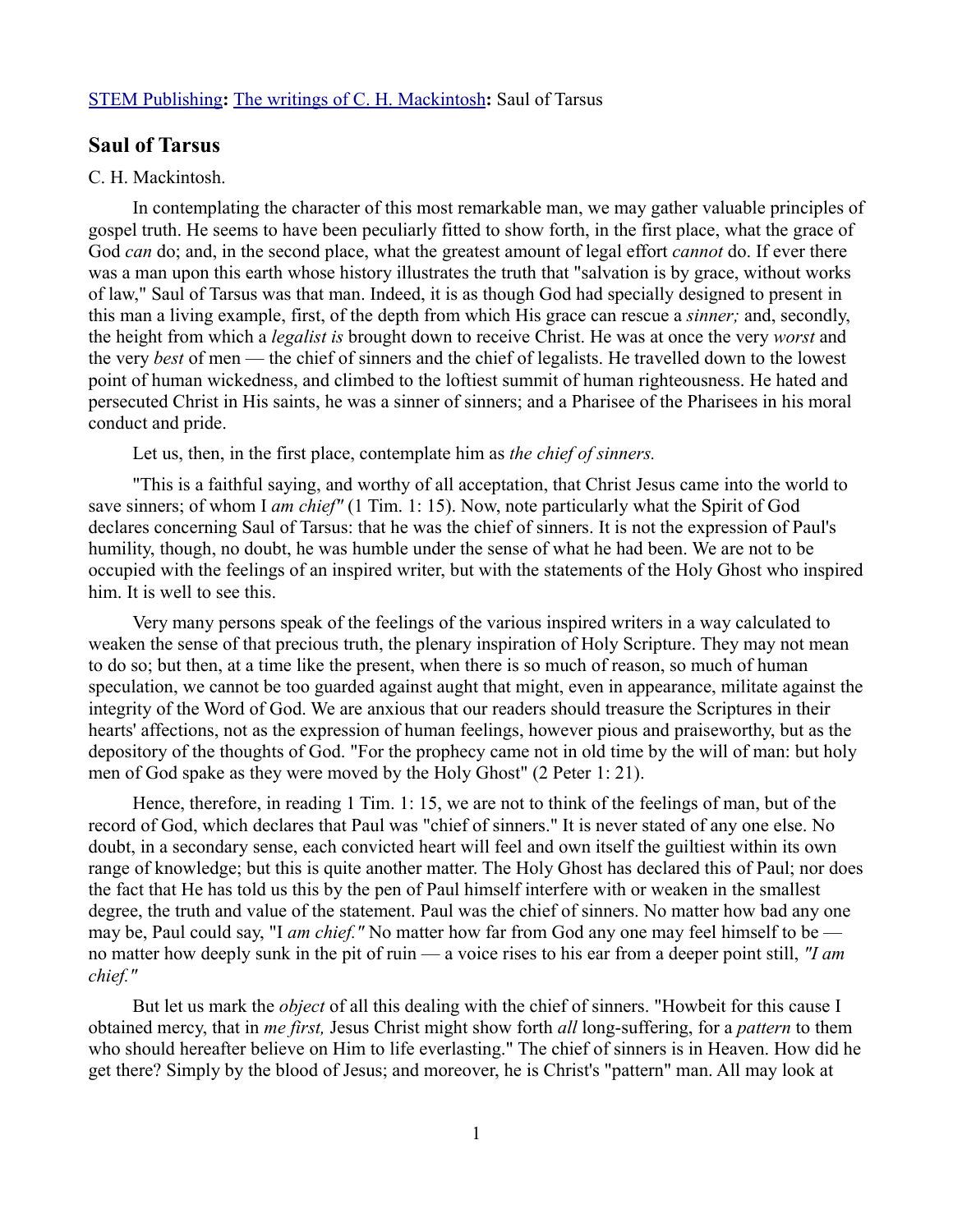him and see how they too are to be saved; for in such wise as the "chief" was saved, must all the subordinate be saved. The *grace* that reached the chief can reach all. The blood that cleansed the chief can cleanse all. The title by which the chief entered Heaven is the title for all. Behold in Paul a "pattern of Christ's long-suffering"! There is not a sinner at this side the portal of hell, back-slider or aught else, beyond the reach of the love of God, the blood of Christ, or the testimony of the Holy Ghost.

We shall now turn to the other side of Saul's character, and contemplate him as *the chief of legalists.*

"Though I might also have confidence in the flesh. If any other man thinketh that he hath whereof he might trust in the flesh, I *more"* (Phil. 3: 4). Here we have a most valuable point. Saul of Tarsus stood, as it were, on the loftiest height of the hill of legal righteousness. He reached the topmost step of the ladder of human religion. He would suffer no man to get above him. His religious attainments were of the very highest order. (See Gal. 1: 14.) "If *any* other man thinketh that he hath whereof he might trust in the flesh, I *more." Is* any man trusting in his temperance? Paul could say, "I *more."* Is any man trusting in his morality? Paul could say, *"I more."* Is any man trusting in ordinances, sacraments, religious services, or pious observances? Paul could say, "I *more."*

All this imparts a peculiar interest to the history of Saul of Tarsus. He lay at the very bottom of the pit of ruin, and he stood on the very summit of the hill of self-righteousness. Deep as any sinner may have sunk, Paul was deeper still. He combined in his own person the very best, and the very worst of men. In him we see, at one view the power of the blood of Christ. and the utter worthlessness of the fairest robe of self-righteousness that ever decked the person of a legalist. Looking at him, no sinner need despair; looking at him, no legalist can boast. If the chief of sinners is in Heaven, I can get there too. If the greatest religionist, legalist, and doer, that ever lived had to come *down* from the ladder of self-righteousness, it is of no use for me to go up.

The guilt of Saul of Tarsus was completely covered by the blood of Christ; and his lofty religious pride and boasting was swept away by a sight of Jesus, and Saul found his place at the pierced feet of Jesus of Nazareth. His guilt was no hindrance, and his righteousness no use. The former was washed away by the blood, and the latter turned into dung and dross by the moral glory of Christ. It mattered not whether it was "I *chief,"* or "I *more."* The Cross was the only remedy.

"God forbid," says this chief of sinners and prince of legalists, "that I should glory, save in the cross of our Lord Jesus Christ, by whom the world is crucified unto me, and I unto the world" (Gal. 6: 14). Paul had just as little idea of trusting in his righteousness as in his crimes. He was permitted to win the laurel of victory in the grand legal struggle with his "equals in his own nation," only that he might fling it, as a withered, worthless thing, at the foot of the Cross. He was permitted to outstrip all in the dark career of guilt, only that he might exemplify the power of the love of God and the efficacy of the blood of Christ. Saul was no nearer to Christ as the chief of legalists than he was as the chief of sinners. There was no more justifying merit in his noblest efforts in the school of legalism than in his wildest acts of opposition to the name of Christ. He was saved by grace, saved by blood, saved by faith. There is no other way for sinner or legalist.

There is another point in Paul's history at which we must briefly glance, in order to show the practical results of the grace of Christ wherever that grace is known. This will present him to our notice as *the most laborious of apostles.* 

If Paul learned to cease working for righteousness, he also learned to begin working for Christ. When we behold on Damascus' road the shattered fragments of this worst and best man — when we hear those pathetic accents emanating from the depths of a broken heart, "Lord, what wilt *Thou* have